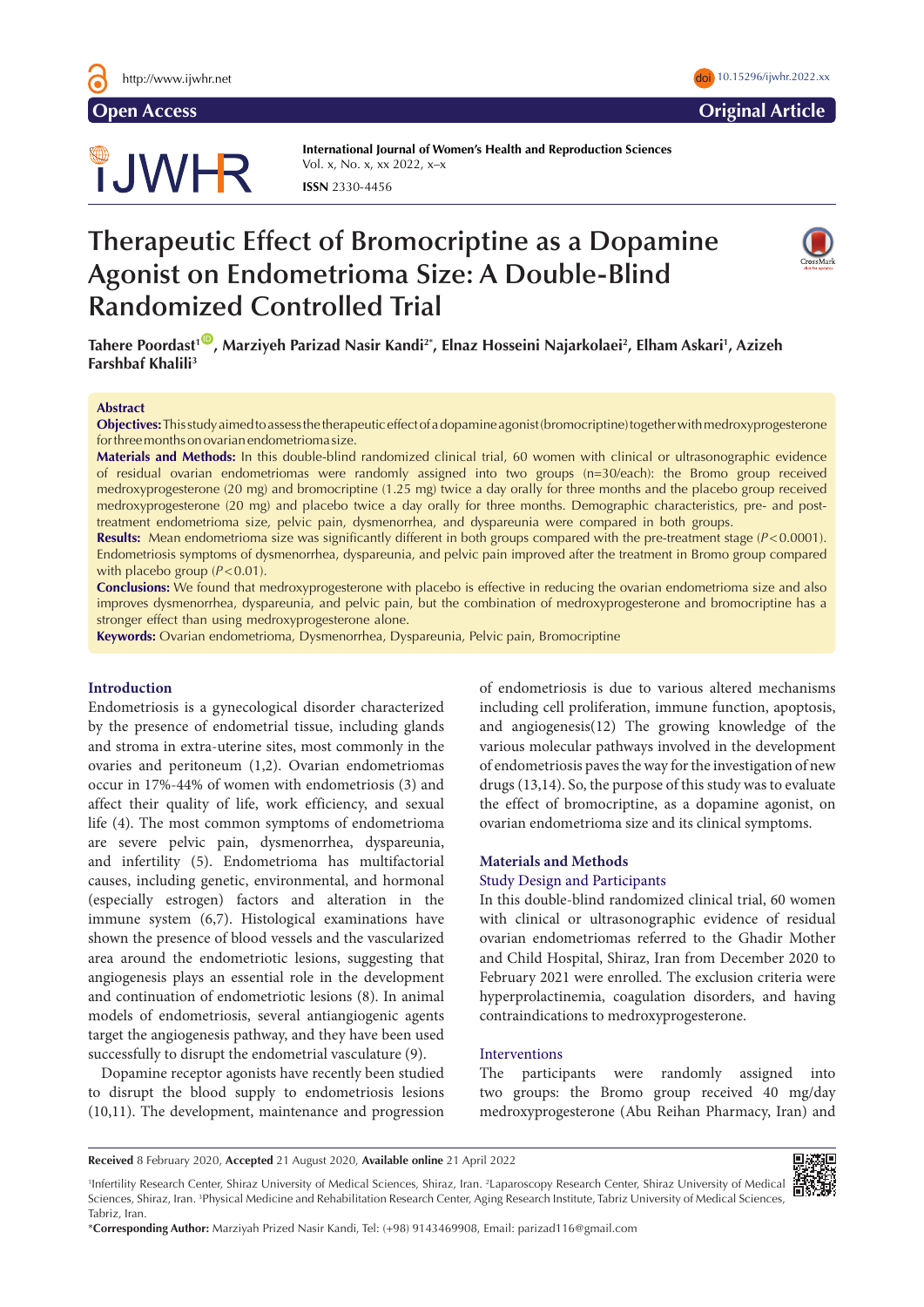#### Key Messages

- Combination therapy with medroxyprogesterone and bromocriptine reduces ovarian endometrioma size.
- Combination of medroxyprogesterone and bromocriptine relief pain in women with endometrioma.
- The combination of medroxyprogesterone and bromocriptine has a better effect on the endometriosis symptoms than medroxyprogesterone alone.

1.25 mg of bromocriptine twice a day (Minoo Co. Iran), orally for three months and the placebo group received medroxyprogesterone (40 mg/d, orally) and the placebo (prepared by Faculty of Pharmacy, Shiraz University of Medical Sciences, Shiraz, Iran) twice a day for three months.

# Outcomes and Data Collection

Pre- and post-treatment assessments of endometrioma size were performed by ultrasonography. The impact of this treatment on pelvic pain, dysmenorrhea, and dyspareunia was assessed by using a visual analog scale (VAS), which was a 10 cm ruler with 11 grades as follows: 0 (no pain), 1-3 (mild pain), 4-7 (moderate pain), and 8-10 (severe) pain. This scale has adequate validity and reliability (12).

#### Sample Size

Due to the lack of the similar research, the sample size was estimated to be minimum of 60 (30 in each group) by considering  $\alpha = 0.05$ , power 80%, and acceptable difference, based on our pilot study

#### Randomization

To conceal the random allocation process, 60 treatment

cards were written in sequential order, then the cards were placed in sealed envelopes. On each envelope, a random code was written with no sequences that only the methodologist was aware of the code. When the physician announced a participants' eligibility, the methodologist provided the envelope. The person who evaluated the final outcomes was unaware of the random allocation process and the type of treatment performed. Data were analysed by a statistical expert who was separated from the study process and unaware of all the processes performed.

#### Data Analysis

All data were evaluated using descriptive statistics (i.e., mean, standard deviation, frequency, and percentage). The Student *t* test was used to compare the quantitative data. The normal distribution of data was assessed by the Kolmogorov-Smirnov and chi-square tests. Data were analyzed by the Statistical Package for the Social Sciences software (SPSS, version 20.0 for Windows; SPSS Inc., Chicago, IL). A *P* value of < 0.05 was considered statistically significant.

#### **Results**

Initially, 80 women were eligible to enter the study. Out of them, 20 women were excluded due to having coagulation disorders ( $n = 6$ ) and hyperprolactinemia ( $n = 6$ ), also declined to continue participating in the study  $(n = 8)$ . Finally, a total of 60 women aged 18 to 45 years (median age 31 years) were assigned to two groups (n=30/each), and their data were analyzed (Figure 1).

There were no statistically significant differences between the two groups in demographic characteristics, such as age, body mass index (BMI), gravidity, live birth rates, and endometrioma size (Table 1). The endometrioma size in the placebo and Bromo groups



**Figure 1.** The Consort Flow Chart of the Study.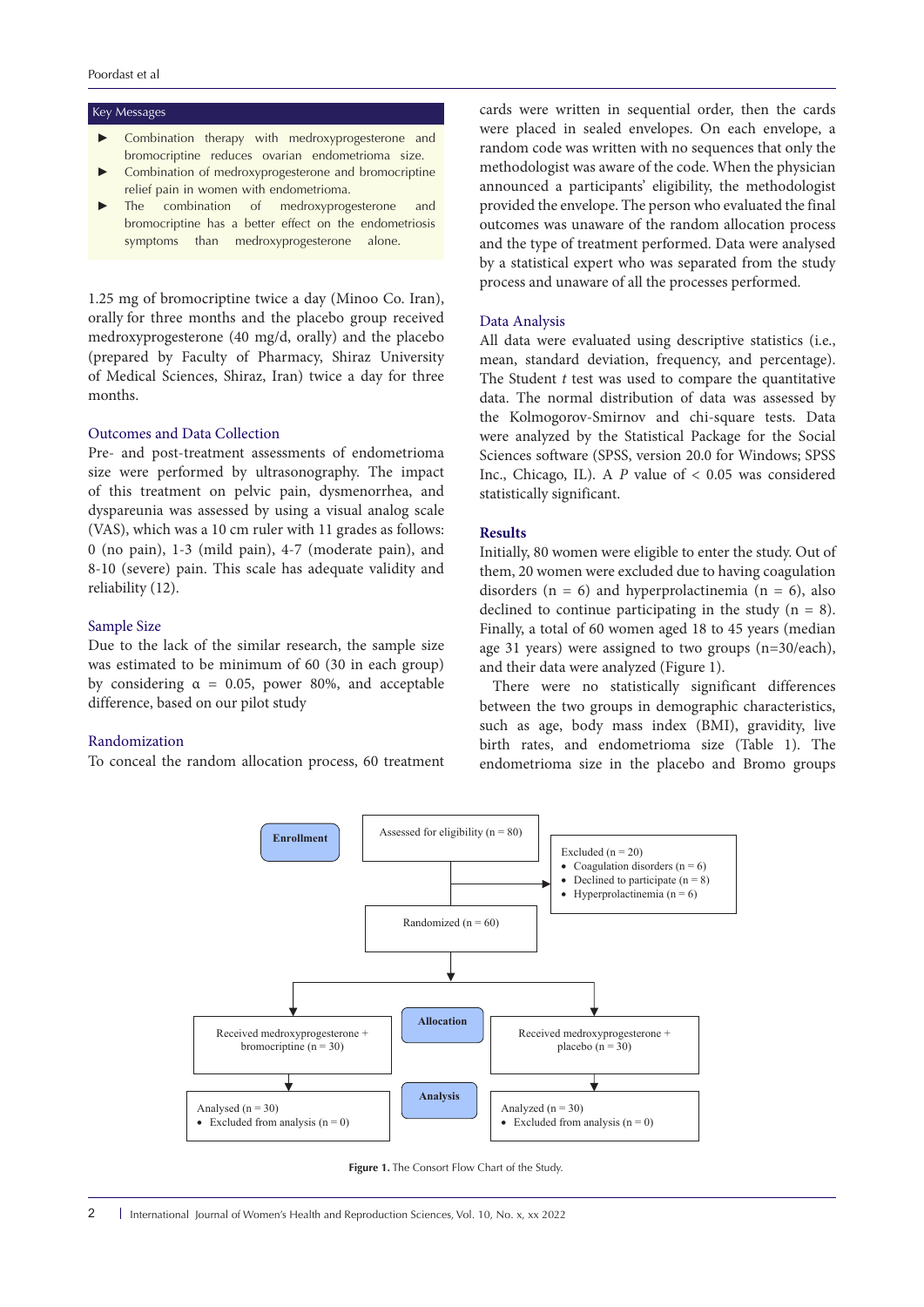was  $54.4 \pm 14.79$  mm and  $51.67 \pm 13.75$  mm, respectively. After the 3-month treatment, mean endometrioma size significantly decreased in the both group (*P*<0.0001). Also, pelvic pain, dysmenorrhea, and dyspareunia significantly decreased compared with pre-treatment in two groups and in any of the participants, the score of 8-10 was not observed (Table 2). As well as, we did not find any significant differences between the two groups after treatment in the Endometrioma size and pain symptoms (Table 3).

### **Discussion**

Ovarian endometriomas occur in 17%-44% of women with endometriosis. Studies have shown estrogen stimulates the growth of endometriosis and increases the risk of disease (15,16). On the other hand, studies have

reported that patients with endometriosis have high levels of angiogenic and proteolytic factors (17). Therefore, the pathogenesis and treatment of endometriosis is controversial and a challenge for the health care system (13,14). Some studies on endometriosis have examined the effect of medroxyprogesterone to partially or fully suppress estrogen (15,16) and dopamine agonists to inhibit angiogenesis (19-17). In this study, the effects of both medroxyprogesterone and bromocriptine on size and clinical symptoms of ovarian endometrioma were investigated. We found that medroxyprogesterone is effective for ovarian endometrioma, and the combination of medroxyprogesterone and bromocriptine has a stronger effect than the single medication. The results of this study showed that the mean endometrioma size was significantly different in both groups compared with

**Table 1.** Comparison of Demographic Characteristics between Two Study Groups (n=30/each)

| <b>Variables</b>                        | <b>Bromo Group</b> | <b>Placebo Group</b> | P Value           |  |
|-----------------------------------------|--------------------|----------------------|-------------------|--|
| Age (y), mean $\pm$ SD                  | $31.6 \pm 4.7$     | $31.9 \pm 4.5$       | 0.82 <sup>a</sup> |  |
| BMI (kg/m <sup>2</sup> ), mean $\pm$ SD | $25.1 \pm 3.4$     | $25.1 \pm 2.5$       | 0.98 <sup>a</sup> |  |
| Endometrioma size, mean $\pm$ SD        | $54.40 \pm 14.7$   | $51.76 \pm 13.7$     | 0.47a             |  |
| Gravidity, No. (%)                      |                    |                      |                   |  |
| $\theta$                                | 9(30.0)            | 6(20.0)              |                   |  |
| $\mathbf{1}$                            | 10(33.3)           | 10(33.3)             |                   |  |
| 2                                       | 7(23.3)            | 8(26.7)              | 0.78 <sup>b</sup> |  |
| $\geq$ 3                                | 4(13.3)            | 6(20.0)              |                   |  |
| Live birth, $No. (%)$                   |                    |                      |                   |  |
| $\overline{0}$                          | 9(30.0)            | 6(20.0)              |                   |  |
| $\mathbf{1}$                            | 10(33.3)           | 10(33.3)             | 0.61 <sup>b</sup> |  |
| > 2                                     | 11(36.7)           | 14(46.7)             |                   |  |

<sup>a</sup> Independent t test; <sup>b</sup> Chi-squared test.

**Table 2.** Comparison of the Endometrioma Size, Pelvic Pain, Dysmenorrhea, and Dyspareunia in Two Study Groups Before and After Treatment

| <b>Outcomes</b>                                      | <b>Placebo Group</b><br>(Before Treatment) | <b>Placebo Group</b><br>(After Treatment) | <b>Bromo Group</b><br>(Before Treatment) | <b>Bromo Group</b><br>(After Treatment) |
|------------------------------------------------------|--------------------------------------------|-------------------------------------------|------------------------------------------|-----------------------------------------|
| Endometrioma size (mm), mean $\pm$ SD                | 54.40±14.7                                 | $36.16 \pm 10.0$                          | $51.76 \pm 13.7$                         | $32.40 \pm 9.0$                         |
| $P$ value <sup>a</sup>                               | < 0.001                                    |                                           | < 0.001                                  |                                         |
| Pelvic Pain, No. (%)                                 |                                            |                                           |                                          |                                         |
| Absent                                               | 5(16.7)                                    | 8(26.7)                                   | 3(10.0)                                  | 11(36.7)                                |
| Mild $(1-3)$                                         | 5(16.7)                                    | 15(50.0)                                  | 5(16.7)                                  | 16(53.3)                                |
| Moderate (4-7)                                       | 13(43.3)                                   | 7(23.3)                                   | 18 (60.0)                                | 3(10.0)                                 |
| Severe (8-10)                                        | 7(23.3)                                    | 0(0.0)                                    | 4(13.3)                                  | 0(0.0)                                  |
| $P$ value $b$                                        | 0.013                                      |                                           | 0.003                                    |                                         |
| Dysmenorrhea, No. (%)                                |                                            |                                           |                                          |                                         |
| Absent                                               | 0(0.0)                                     | 3(10.0)                                   | 0(0.0)                                   | 4(13.3)                                 |
| Mild $(1-3)$                                         | 0(0.0)                                     | 18(60.0)                                  | 0(0.0)                                   | 14(46.7)                                |
| Moderate (4-7)                                       | 14(46.7)                                   | 9(30.0)                                   | 11(36.7)                                 | 12(40.0)                                |
| Severe (8-10)                                        | 16(53.3)                                   | 0(0.0)                                    | 19(63.3)                                 | 0(0.0)                                  |
| $P$ value $b$                                        | 0.014                                      |                                           | 0.01                                     |                                         |
| Dyspareunia, No. (%)                                 |                                            |                                           |                                          |                                         |
| Absent                                               | 6(20.0)                                    | 8(26.7)                                   | 6(20.0)                                  | 7(23.3)                                 |
| Mild $(1-3)$                                         | 3(10.0)                                    | 14(40.7)                                  | 1(3.3)                                   | 13(43.3)                                |
| Moderate (4-7)                                       | 11(36.7)                                   | 8(26.7)                                   | 10(33.3)                                 | 10(33.3)                                |
| Severe (8-10)                                        | 10(33.3)                                   | 0(0.0)                                    | 13 (43.3)                                | 0(0.0)                                  |
| $P$ value <sup>b</sup>                               |                                            | 0.002                                     | 0.001                                    |                                         |
| <sup>a</sup> Paired t test; <sup>b</sup> Kappa test. |                                            |                                           |                                          |                                         |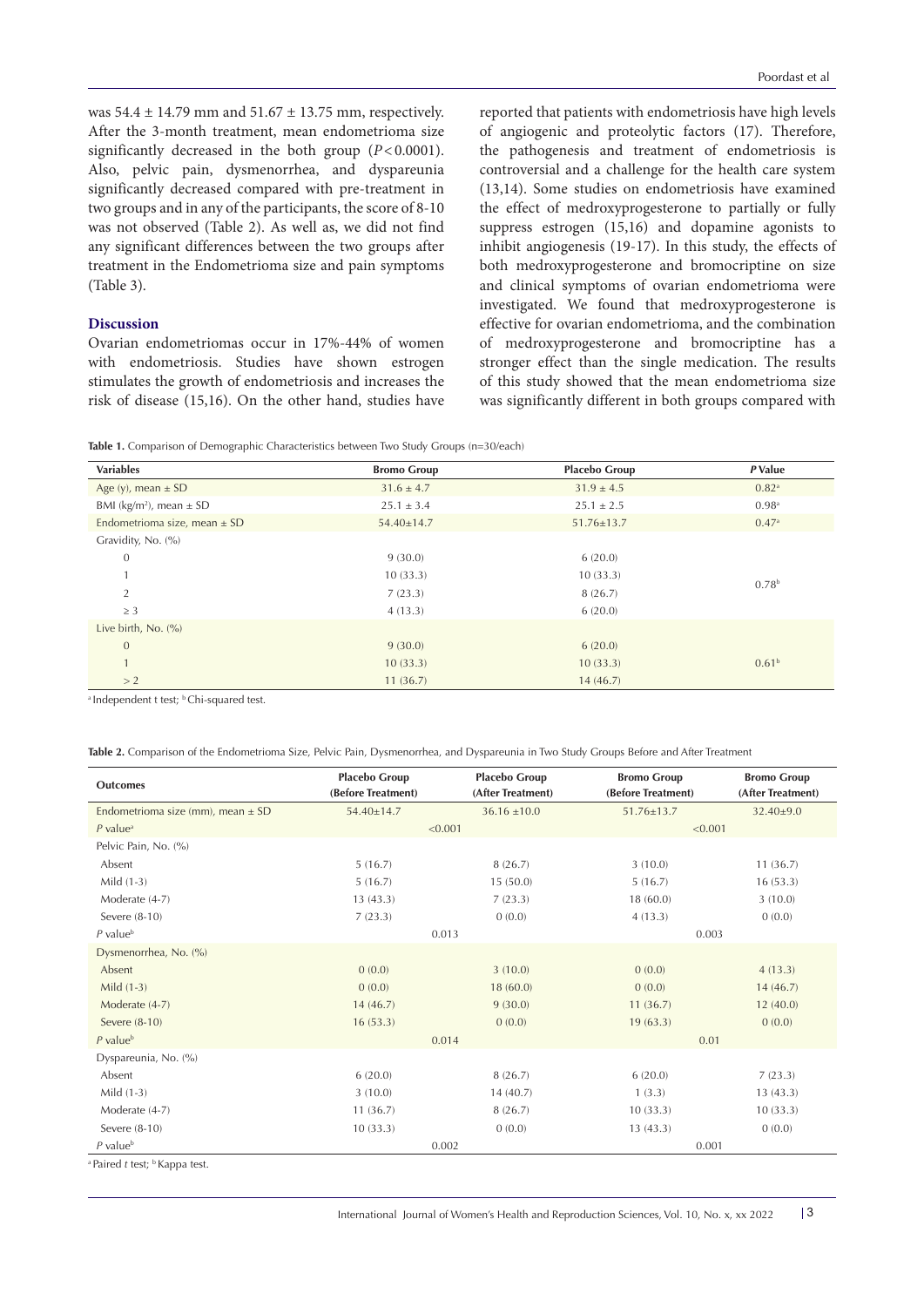|                   | $P$ Value <sup>a</sup>                     |                                          |                                           |                                         |  |
|-------------------|--------------------------------------------|------------------------------------------|-------------------------------------------|-----------------------------------------|--|
|                   | <b>Placebo Group</b><br>(Before Treatment) | <b>Bromo Group</b><br>(Before Treatment) | <b>Placebo Group</b><br>(After Treatment) | <b>Bromo</b> group<br>(After Treatment) |  |
| Endometrioma size | 0.47                                       |                                          |                                           | 0.13                                    |  |
| Pelvic pain       | 0.54                                       |                                          |                                           | 0.34                                    |  |
| Dysmenorrhea      | 0.43                                       |                                          | 0.58                                      |                                         |  |
| Dyspareunia       | 0.69                                       |                                          |                                           | 0.85                                    |  |

**Table 3.** Comparison of the Endometrioma Size and Pain Symptoms in Two Study Groups Before and After Treatment

a Chi-squre test.

pre-treatment (*P*<0.001) (Table 1). Also, we did not find any significant differences between the two groups after treatment in the Endometrioma size and pain symptoms (Table 3). Ercan and co-workers indicated that dopamine agonists are effective in the regression of endometriotic implants in rats, and after treatment, the endometriotic surface areas are significantly reduced. They also suggested that dopamine agonists are useful therapeutics, most likely by acting through a mechanism that reduces angiogenesis (9). Gómez and colleagues described a reduction in the size of human peritoneal endometriotic lesion by repeated laparoscopy of same patients after dopamine agonist administration (18). Other studies in a murine model, demonstrated that treatment with a dopamine agonist reduces the number of immature blood vessels and endometriosis-related nerve fiber and the size of the endometriotic (11,19,20). These findings are in line with our results. A study was carried out on the effect of cabergoline as a dopamine agonist on endometrioma size. They observed a significant decrease in 64.7% of subjects treated with cabergoline. The impact of cabergoline was attributed to an antiangiogenic effect through the inactivation of vascular endothelial growth factor receptor-2 (21). More than 60% of the women in both groups before treatment had experienced pelvic pain. Women who reported an increase in pain pelvic were also more likely to report dysmenorrhea, dyspareunia. In the present study, pelvic pain, dysmenorrhea, and dyspareunia significantly decreased compared with pretreatment, and severe pelvic pain, dysmenorrhea, and dyspareunia disappeared after treatment in all patients. Also, in the present study, after three months of treatment, pelvic pain, dysmenorrhea, and dyspareunia showed a decrease in the Bromo than the placebo groups; however, this difference was not significant (Table 3). Erkayıran et al showed a reduction in the visual analog scale score for pelvic pain, dysmenorrhea, and dyspareunia after using medroxyprogesterone in women with myoma (22). Some studies have suggested that dopamine agonists such as bromocriptine, cabergoline, and quinagolide may reduce lesion size and can be used to relieve pain in women with endometriosis (9,23). Finally, our suggestions were presented for future studies on the effect of dopamine agonists in the treatment of endometriosis in a different part of the pelvis.

#### **Limitations of the Study**

Limitations of the study include a small sample size and a retrospective study design, the low accuracy in estimating endometrioma size and the relatively short follow-up, which did not allow us to draw definitive conclusions.

## **Conclusions**

We found that medroxyprogesterone with placebo is effective in reducing the ovarian endometrioma size and also improves dysmenorrhea, dyspareunia, and pelvic pain, but the combination of medroxyprogesterone and bromocriptine has a stronger effect than using medroxyprogesterone alone.

#### **Authors' Contribution**

TP conceived and designed the evaluation and drafted the manuscript. MP participated in designing the evaluation, performed parts of the statistical analysis and helped to draft the manuscript. EH re-evaluated the clinical data, revised the manuscript and performed the statistical analysis and revised the manuscript. EA collected the clinical data, interpreted them and revised the manuscript. AKH re-analyzed the clinical and statistical data and revised the manuscript. All authors read and approved the final manuscript.

#### **Conflict of Interests**

Authors have no conflict of interest.

#### **Ethical Issues**

The study proposal was approved by the Ethics Committee of Shiraz University of Medical Sciences, Shiraz, Iran (Code: IR.SUMS. REC.1399.979) and registered in the Iranian Registry of Clinical Trials (identifier: IRCT20140802018655N6). All participants signed a written informed consent form before entering the study.

#### **Financial Support**

Shiraz University of Medical Sciences, Shiraz, Iran financially supported this study.

#### **Acknowledgments**

The authors sincerely thank all staff of the Shiraz Ghadir Mother and Child Hospital, Shiraz, Iran for their help.

#### **References**

- 1. Bergqvist A, Bergh T, Hogström L, Mattsson S, Nordenskjöld F, Rasmussen C. Effects of triptorelin versus placebo on the symptoms of endometriosis. Fertil Steril. 1998;69(4):702-708. doi:10.1016/s0015-0282(98)00019-3
- 2. Braza-Boïls A, Marí-Alexandre J, Gilabert J, et al. MicroRNA expression profile in endometriosis: its relation to angiogenesis